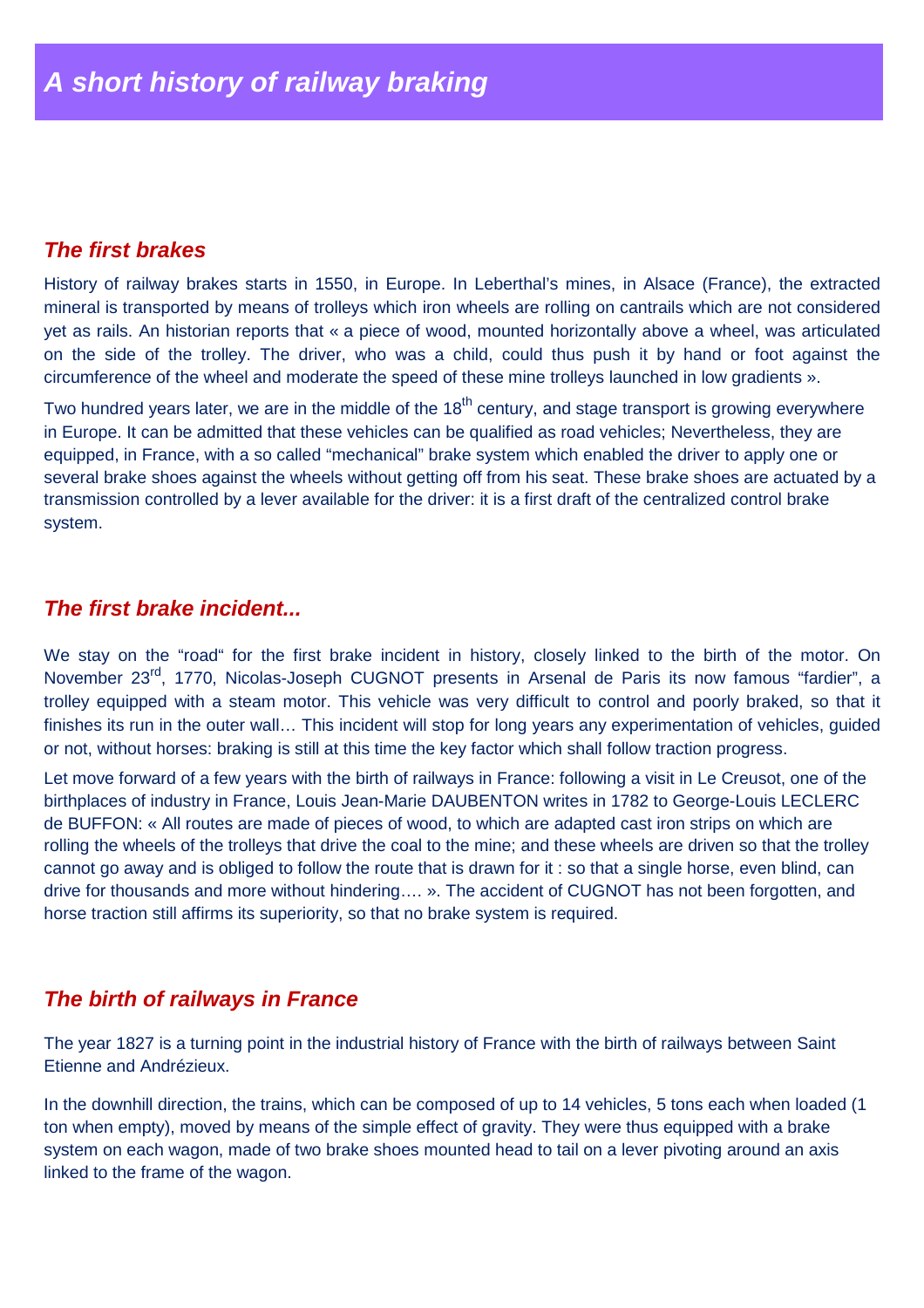

Brake system of a wagon around 1827

Levers were linked one to the other by means of a rope, so that drivers installed on the head wagons and intermediate wagons could actuate the brakes on several wagons simultaneously: the first railway brake system was born, and its architecture was still near, in its basic principle (brake control by a single man), to today's systems…

In the uphill direction, trains were hauled by horses: the locomotive was still to be waited!

# **The first locomotives**

The latter arrived shortly, as in 1831 are introduced in operation the two first locomotives with tubular boiler built by Marc SEGUIN. An interesting aspect is that the steam distribution in the cylinders was designed so that it was possible to operate in reverse to slow down the train in case of unexpected obstacle on the track: the dynamic brake is thus born at the same time as the railway traction.

The next year (1832), a mechanical brake appears on the tender of the locomotive (SAMSON English locomotive imported in France). It is a tread brake controlled by means of a screw, which enabled a long-term use of the brake without requiring keeping a lever in position, thus providing a better efficiency without tiring the driver. This brake was actuated either by the main driver or by his assistant.

## **The first passenger trains**

The year 1837 represents the real birth of railway braking, with the opening of first regular passenger services between Paris and Saint Germain en Laye. Several types of brakes appear at this time, still based on the principle of a brake shoe applied on the wheel, but actuated in different ways: wedges, rods, gears. Brake shoes are installed on one or both sides of the wheels, in order to increase the braking efficiency and the brake force.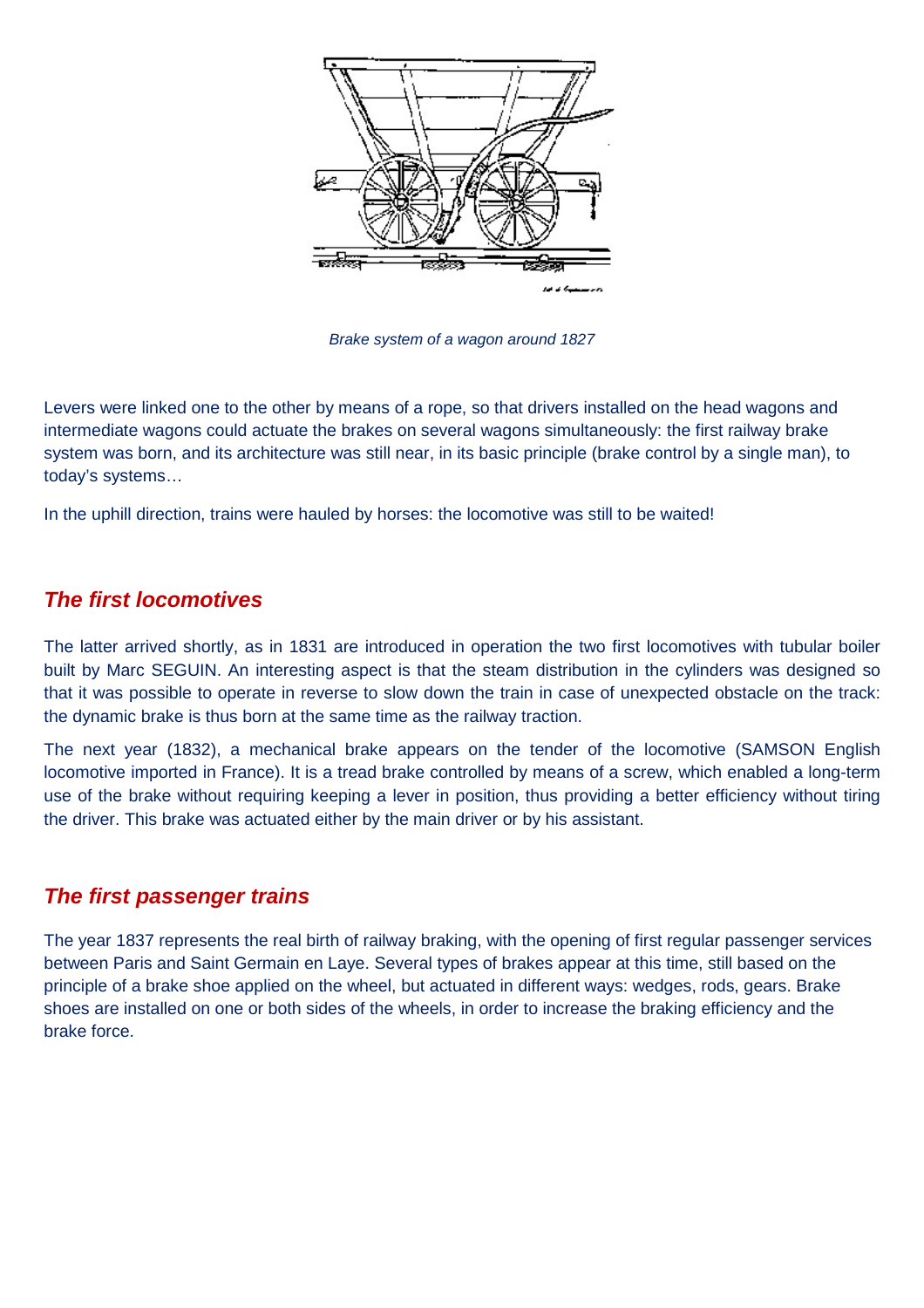

Brake system controlled by screw and rods around 1837

Anyway only part of the vehicles (generally the heaviest) are equipped with a brake system, so that "brake guards" jobs had to be created; these were specialized agents in charge of operating the brakes during train operation, but also to maintain it (greasing of mechanisms, replacement of brake shoes): they were thus considered as responsible of accidents that could be the consequence of a bad maintenance of brakes on vehicles they were in charge.

The principle was the following: the train being composed of the locomotive and cars, some of the latter being braked by "brake guards", the driver, to control the brake, launched an acoustic signal by means of the whistle of the locomotive. This signal was repeated by the first "brake guard" to the others in the train. Each "brake guard" should then actuate the brakes according to the instructions given by the driver with the whistle of the locomotive. Other orders transmission means could be used, such as bells, flags, lights, etc.



Brake guard in his guard house on a wagon built  $end of 19<sup>th</sup> century$ 



Brake guard at his post, beginning of the  $20^{th}$ century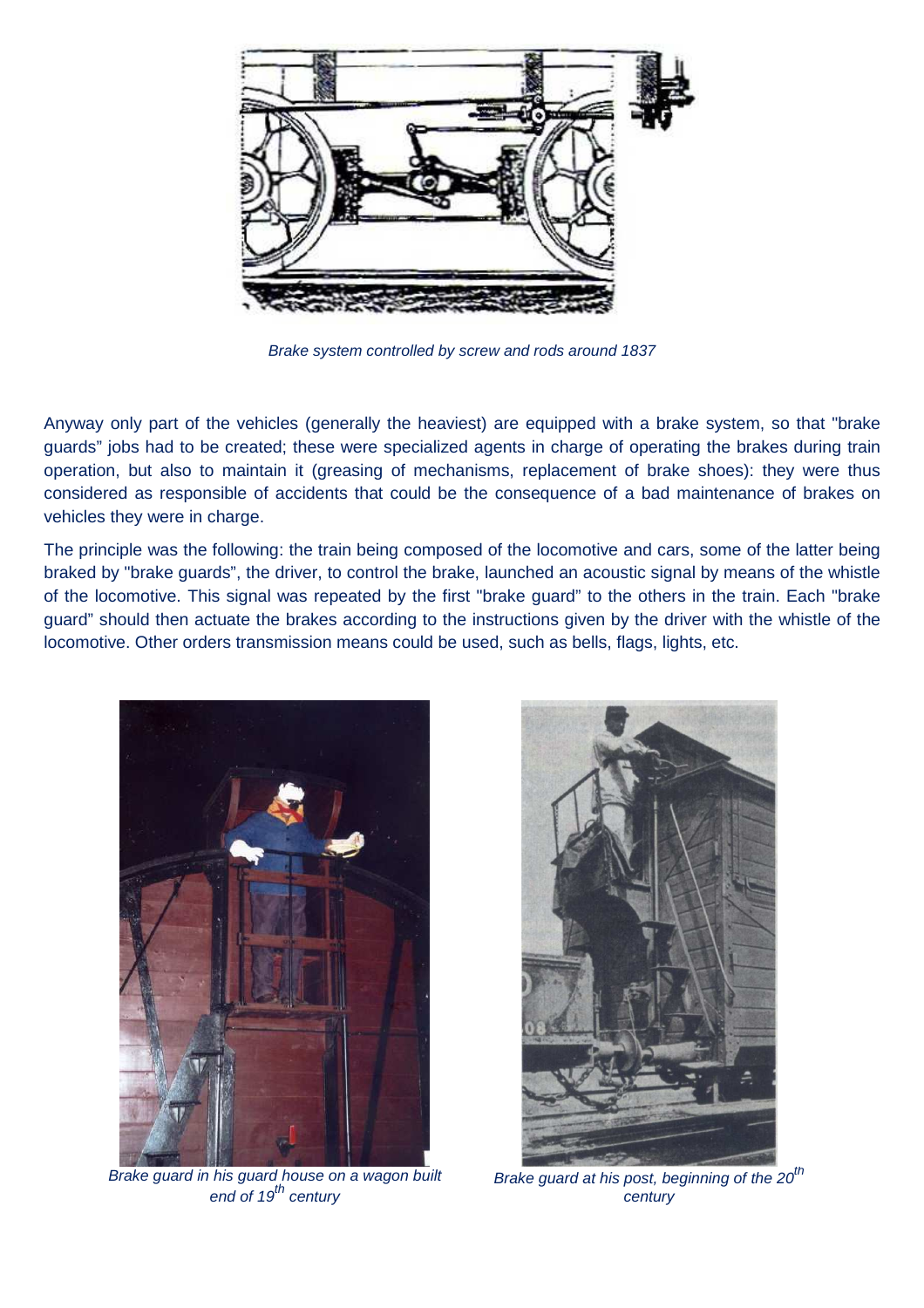Some of the "brake guards" even had the responsibility of several braked vehicles, and had then to move from one vehicle to the other, whatever were the weather conditions…

# **The first French patent**

In 1843, Henri NOSÉDA registers in Mâcon the first French patent about a railway brake system. It concerns a brake based on a screw, gears, clutch, rods, chain, brake shoes and springs. It is tested by the Chemin de Fer d'Orléans railway company between 1843 and 1845. At the same time, a simple device based on a screw handle actuating a rigging applying the brake shoes on the wheels is spreading in France.

The year 1846 is a turning point in French railway history. On  $8<sup>th</sup>$  of July this year, in Fampoux (surroundings of Arras), a train that left Paris in the morning and is composed of 2 locomotives and 20 cars is a little bit late. The driver accelerates more than reasonable and reaches a speed that is qualified as unusual. In a curve, a shock, due to unintended brake application required by a "brake guard", breaks the coupling chain between the fourth and fifth cars. The train end after this fifth car derails and runs into a lake, killing 14 people. The engineers at this time realized that it was necessary to think about a brake system that enable a continuous and centralized control of brakes from the locomotive. This accident also demonstrates that couplers reactions consecutive to a bad use or design of brakes can lead to train breaking.

## **The first continuous brake**

Thus nine years later, in 1855, appears the first so called continuous brake, i.e. it is installed on all vehicles of a train and that is controlled by the driver. Patented on 20<sup>th</sup> of March by Auguste ACHARD, it is made of brake shoes actuated by electromagnets which bring friction rollers in contact with the axle, which in turn can transfer its rotation energy to ensure brake application by means of a chain and rigging system. Thus the first continuous brake is an electric controlled one! This brake is also, for one of its versions, automatic: in case of couplers breaking, the electric supply line is broken and, thanks to local batteries, the action of electromagnets leads to brake application on vehicles downstream the breaking point.



Brake system designed by ACHARD

This brake system, initially tested around 1860-1862 by the PLM railway company and the Compagnie des Chemins de Fer de l'Est, will remain until around 1883, but will be abandoned due to the poor reliability of electric connections between vehicles, and following the development of the pneumatic brake, that was more reliable.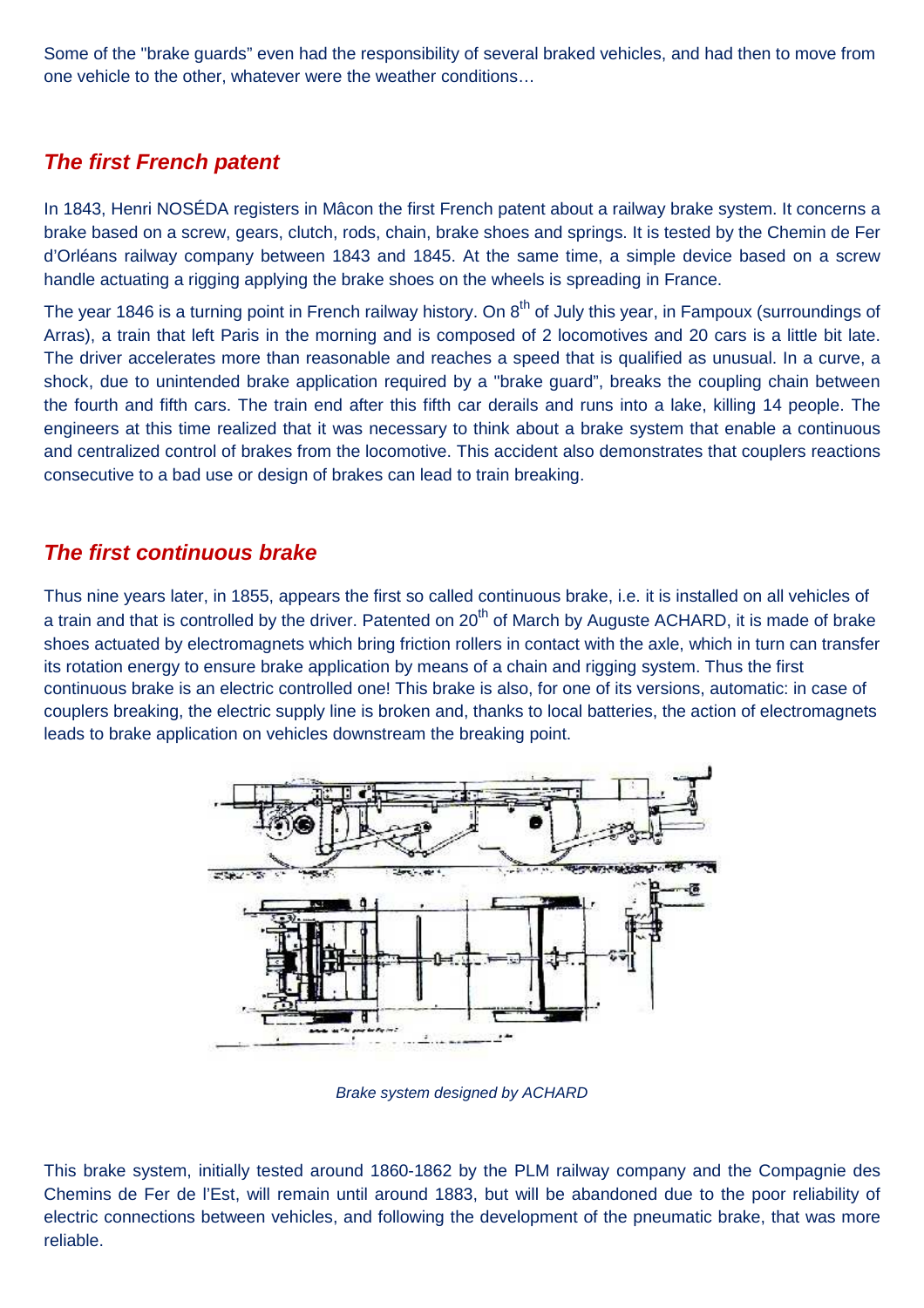Other brake systems, that can be qualified as serious, were developed at this time:

- The self-actuating brake developed by Mr GUERIN: on each vehicle, braking is controlled by means of a device actuated by the contraction of buffers, which is consecutive to a first slowing effect provided by the locomotive. If this system is continuous and is controlled only by the driver, its reliability is low and it is not automatic: in case of couplers breaking, the train end drifts without possibility to brake it.
- The counterweight based brake system developed by Mr NEWALL: a counterweight installed in the first vehicle of a group of vehicles actuates, when going down, a rigging that in turn applies brakes on all vehicles of the concerned group. This brake is automatic, as the rigging between vehicles is designed to apply brakes on the vehicles of the same group downstream the couplers breaking. Brake control is ensured by the driver, by means of a rope that enables to control several groups of vehicles simultaneously: the continuity principle can thus be fulfilled. It has been adopted by the Compgnie des Chemins de Fer du Nord in 1855.

## **The era of air**

Although the first patent for a pneumatic brake (vacuum brake) is dated 1844, it is only in 1862 that such a brake system is tested by Mr VERDAT du TREMBLAY and Mr MARTIN. In 1877, the Compagnie des Chemins de Fer du Nord is the first French railway company to use a pneumatic brake (also a vacuum brake), developed by Mr SMITH and Mr HARDY.

The principle consists in generating vacuum in a pipe installed along the train, this vacuum leading, on each vehicle, to suck a piston up into a cylinder: the piston then generates a force that applies the brake shoes on the wheels by means of a rigging. Brake release is obtained par the piston coming back to its initial position by effect of gravity (which thus required a vertical installation of the cylinder).

# **The great invention of George Westinghouse**

In parallel, another pneumatic brake is developed, using compressed air: 1870 sees the birth of the pneumatic brake as we still know a century and a half later. In this day of November 1867, George WESTINGHOUSE seats in a train facing a passenger reading a magazine, when his attention is drawn by the title of an report: "in the tunnel under the Mont Cenis". He asks his neighbor for permission to read the report: the WESTINGHOUSE pneumatic brake is born. Indeed, George WESTINGHOUSE will learn from the use of compressed air by the engineer SOMMEILLER – to actuate the percussion rock drilling machines in the tunnel under the Mont Cenis – to imagine the modern pneumatic brake. In France, he asks for a patent on November 9<sup>th</sup>, 1870 (during the French-Prussian war!); this patent being the base of the modern pneumatic brake. As a curiosity at this time, this patent is registered by the Minister of Agriculture and Trade (with idea to reduce the number of cows killed on tracks ?...)!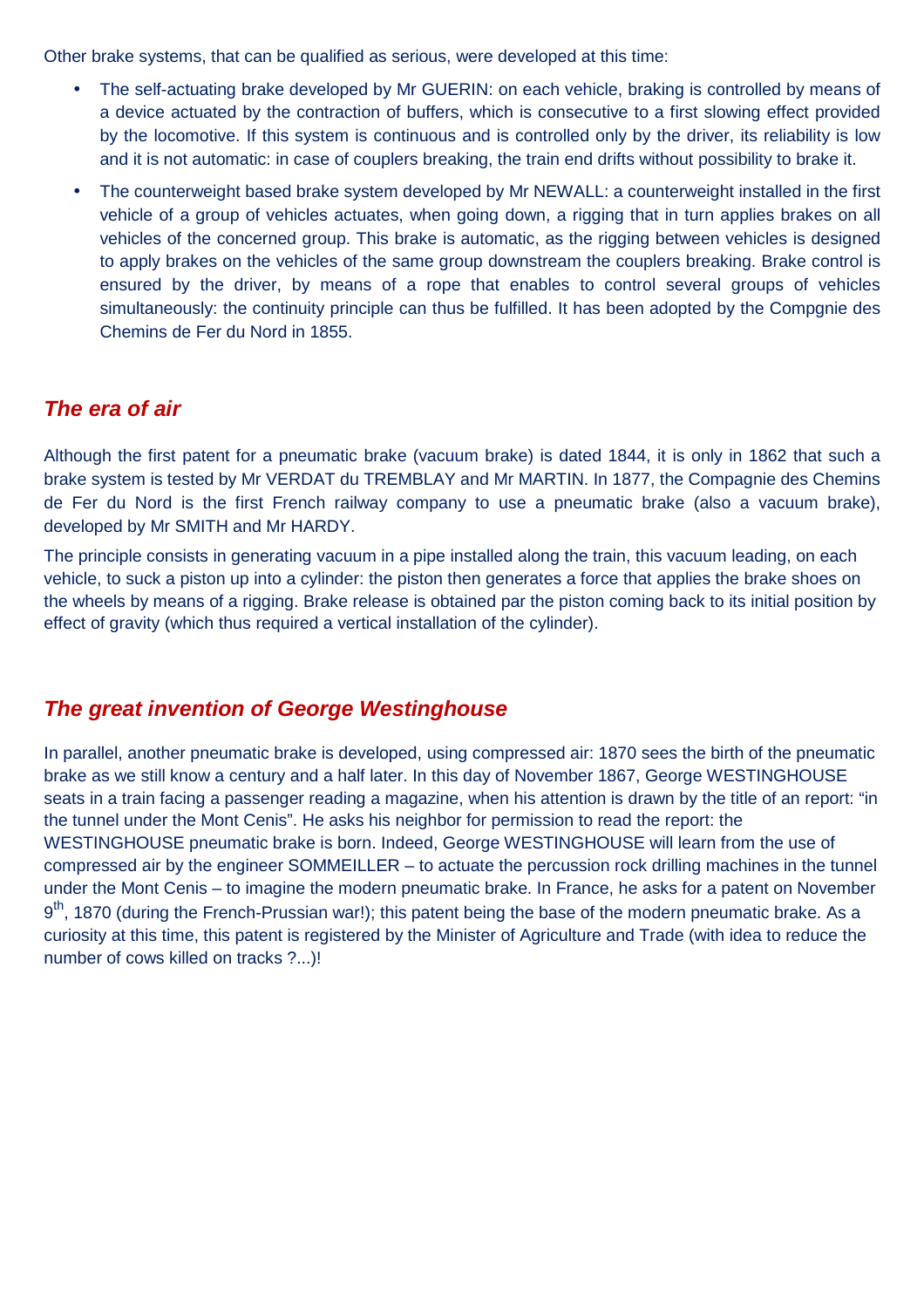

George WESTINGHOUSE (1846-1914) beginning of 20<sup>th</sup> century (Library of Congress, Washington, D.C.)

Just let George WESTINGHOUSE praise his invention by himself in 1872:

- « In service on more than 50 railways in the USA
- Approved by the headquarters of the main companies
- Can stop a train within its own length...
- Is always efficient...
- Does not need a heavy maintenance
- Places the train under the complete control of the driver
- Avoids shocks and shakes during braking
- Is quite and soft in its operation
- Does not need the use of locomotive whistle when the train shall stop
- Return of investment within one year...
- Reduces wear and damages on rolling stock
- Save wheels

Reduces bills to pay for shocks against livestock on tracks (editor's note: thus a validation by the Minister of Agriculture?...)

Avoids loss of human lives and accidents costs »

It's all here in this advertising, up to concerns, more than of current events today, of return on investment and of reduction of maintenance costs: really of vision!

In 1873, George WESTINGHOUSE develops the first triple valve, which is the main component of the compressed air pneumatic brake and which still equips (in more advanced versions) some of ancient vehicles still in operation (e.g. BB 6300 in SNCF…).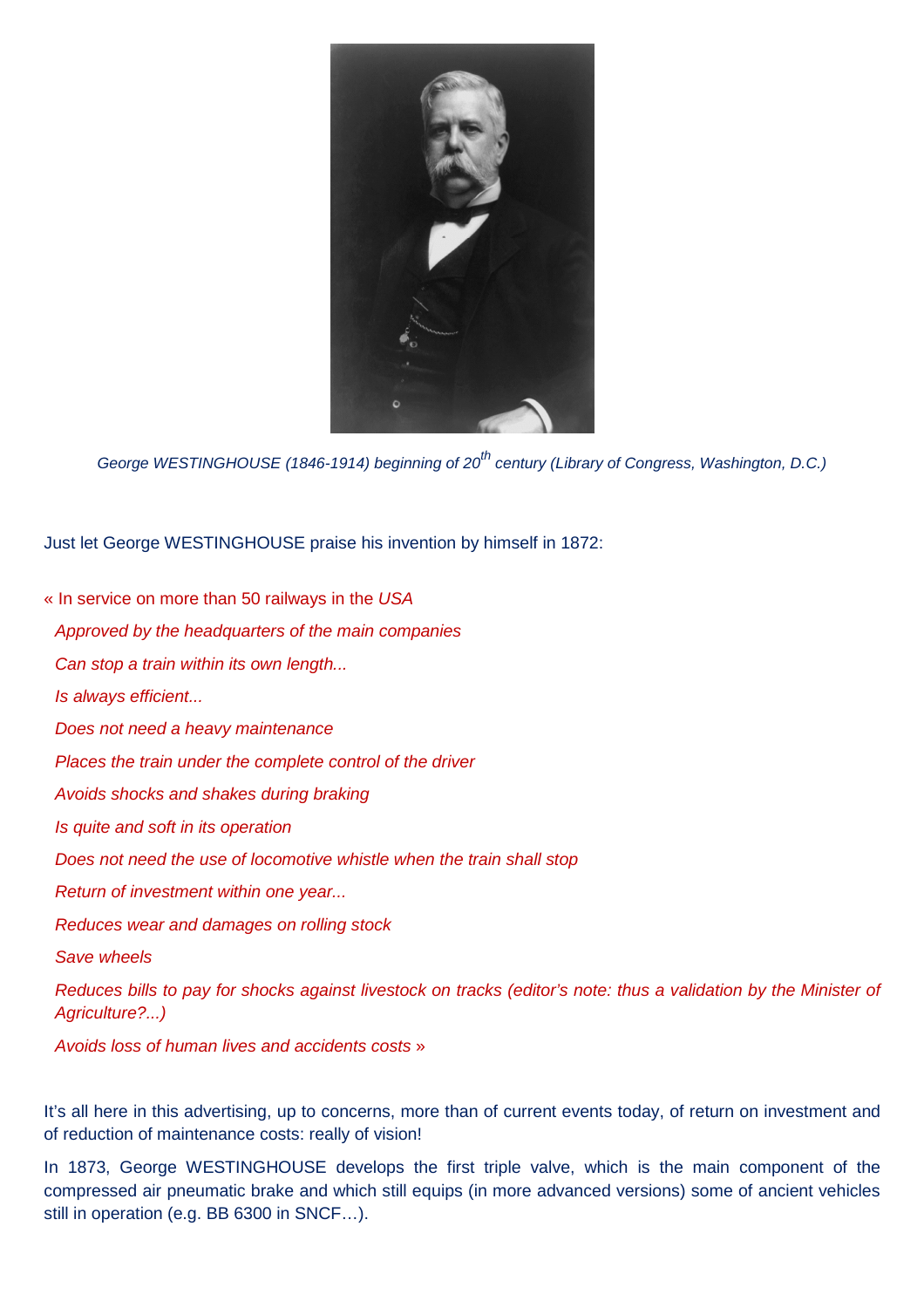In France, the WESTINGHOUSE brake is introduced in operation in 1877 by the Compagnie des Chemins de Fer de l'Ouest.

In view of the importance of this innovation, a ministerial circular dated September 21<sup>st</sup>, 1880 asks the French railway companies to install within a delay of 2 years continuous and possibly automatic brakes on their express trains (speed greater than 60 kph…), recommending at this occasion the use of the WESTIGHOUSE brake…

As a result of success met by his invention, George WESTINGHOUSE cannot meet the demand, and a French man, Mr WENGER, invents in 1883 a compressed air pneumatic brake having more or less the same functions than the WESTINGHOUSE brake, and tested by the Compagnie de Paris à Orléans. These two brakes will coexist until 1897, when the WESTINGHOUSE brake will be improved (quick WESTINGHOUSE brake) and will definitively take over beginning of the  $20<sup>th</sup>$  century. Meanwhile, the famous accident in Montparnasse station on October 22<sup>nd</sup>, 1895 reinforced the wish of authorities to impose installation on trains of a safe and reliable brake system: indeed a failure of the brake system when entering Montparnasse station impeded the stop of the train coming from Granville, which locomotive finished its run down on the Place de Rennes – an image that remains famous, and went round the world – killing a news agent in her newsstand.

Progress performed in less than half of a century have been huge, bringing safety as well as performances: around 1845, a 8 cars train equipped with the screw brake and running at 50 kph stopped on a distance of 230 meters; in 1889, the WESTINGHOUSE brake is able to stop a 50 cars train from a speed of 70 kph on a distance of 215 meters… Today, the stopping distance of a TGV from the same speeds is lower than 150 meters.

In 1911 appears a new generation of triple valve, which is designed for all vehicles (passengers and freight).

During the First World War happened the most serious railway accident in the European history. On November 9<sup>th</sup>, 1917, obeying a threat of military authority, a train for soldiers on leave coming from the Salonique front is engaged in the Maurienne 30‰ downhill gradient, although it had been reported that an insufficient number of vehicles with brakes in operation. During the run, the driver cannot master the speed of the train, the latter derailing in a curve and caught fire: there will be 700 killed.

#### **Arrival of distributor valves**

Restart of economy in the years 1920 and 1930 made it possible to develop the first distributor valves, UIC homologated: WESTINGHOUSE and KUNZE-KNORR distributor valves in 1926, then HILDEBRAND-KNORR in 1932.

Braking will then no more progress until the end of the years 1960. Indeed, the Second World War will dramatically affect the European railways, when besides the Atlantic Ocean airplanes and automobile starts to relegate the train to freight traffic only. Thus the only evolutions concern the improvement of the WESTINGHOUSE brake, with the development of modern distributor valves still in operation today in several hundred thousands of copies: CHARMILLES distributor valve in 1948, KNORR KE in 1954, WESTINGHOUSE E3 in 1957, then CHARMILLES C3W in 1972. The last distributor valves that have been developed are the OERLIKON ESG one in 1977 and the SAB WABCO SW4 in 1998.

#### **The birth of disc brake**

In parallel, the years 1960 are characterized by a major technological leap. Indeed during these years, the operator launch in race for speed, in order to remain competitive in front of the development of automobile. In Japan and in France, high speed trains (for this time!) start to be operated at speeds around 200 to 210 kph. It then appears that braking with cast iron brake shoes on the wheels – as used since a hundred years – is insufficient and inadequate, on one hand because of its low braking capacities (low friction coefficient of cast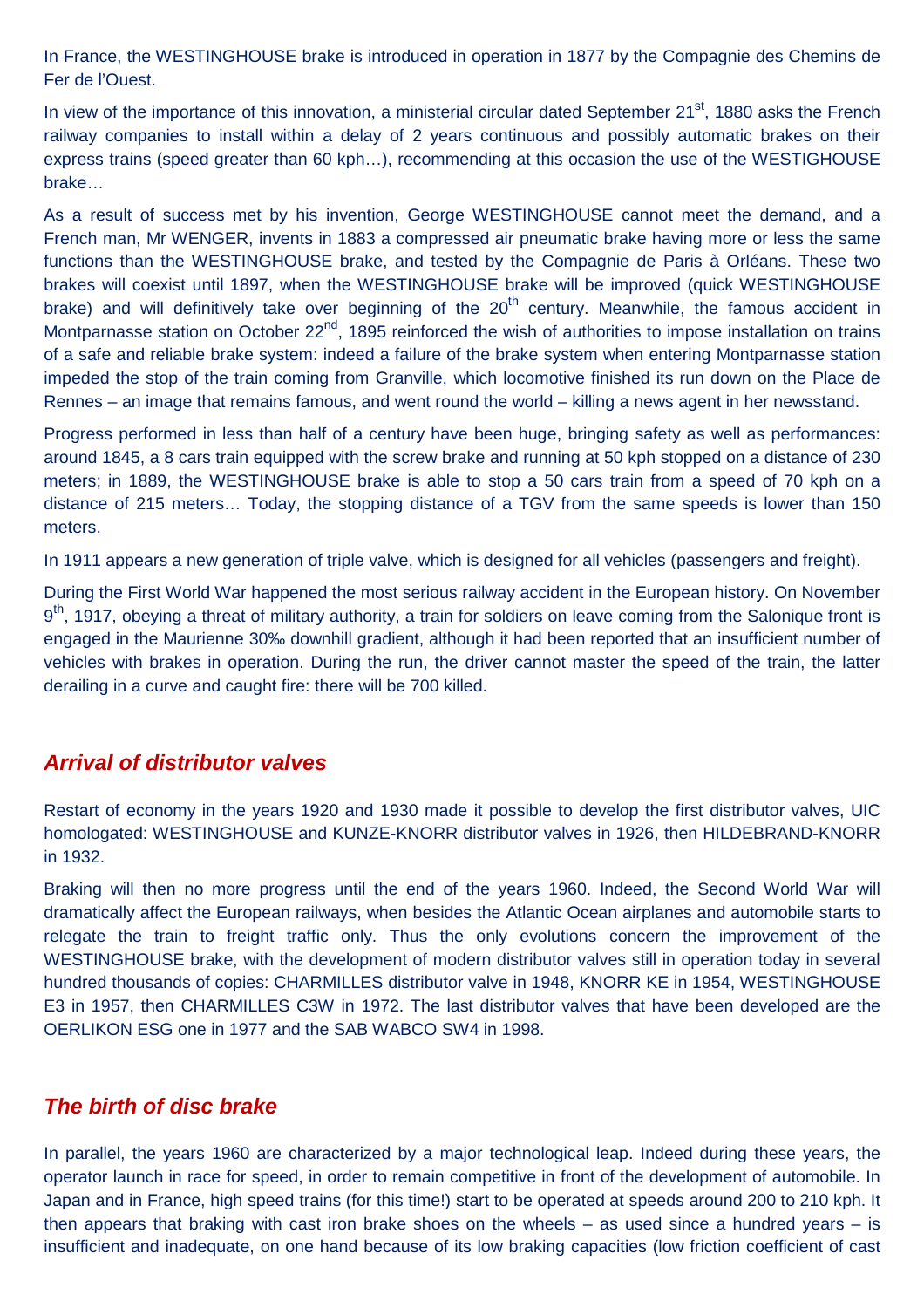iron) and on the other hand because of unacceptable thermal solicitations generated on the wheels treads. The speed increase then requires the installation on railway vehicles of the disc brake and of the magnetic track brake. These innovations, more than the traction – what has been demonstrated with the speed record at 331 kph in 1955 – will enable daily operation at 200/210 kph within safe and acceptable cost conditions.

From the years 1960 to today, progress have been essentially concentrated on the dissipation of kinetic energy of trains – which is always greater with the increase of speed – the brake control (pneumatic brake) making slow progresses. Only the development of the electric assistance of the WESTINGHOUSE brake (so called E.P. brake) and progresses in the design and manufacturing of pneumatic components have sensibly improved the performances in terms of response times and controllability. But basic principles of pneumatic brake have not been changed, and the WESTINGHOUSE brake is installed on the TGV which is operated daily at 320 kph.

## **The electric control**

However another innovation appears in the years 1960 and 1970, pushed by the metro operators. Indeed, the huge development of urban transport requires a more and more dense operation, which leads to equip lines with automatic train operation. The WESTINGHOUSE pneumatic brake then reveals its limits, the intrinsic response times of this system (even with E.P. assist) being incompatible with very precise stopping points and quick reactions. This is the reason why the direct electropneumatic control has been developed, which is different from the E.P. assist on vehicles equipped with the pneumatic brake.

The principle is to replace the pneumatic Brake Pipe by electric train lines: the idea is not new, as it brings us back to the invention of Auguste ACHARD! But technical progresses have made it possible to render reliable the use of this technology, and the electric control is generalized on all urban vehicles.

For actuation, the only available technology at this time remains the pneumatic one: the brake actuation at each vehicle level will thus remain pneumatic, the local response times being sufficiently short with regard to rusticity and mainly to reliability of the pneumatic technology.

#### **The electrohydraulic brake**

A variant will anyway be developed in the years 1970 for tramcars, the requirements in terms of compactness of calipers and an additional reduction in response times on these vehicles – associated to the development of industrial hydraulics – leading to the generalization of the electrohydraulic brake, for which the brake actuation is ensured by means of an hydraulic fluid instead of compressed air.

## **And for tomorrow ?...**

As we could see, railway braking evolution is made of a succession of small steps, and can appear to be very slow in comparison to progresses made by traction. However, braking is directly linked to safety of operation, and brake engineers shall be very careful. Moreover, friction is the braking core topic, which presents very variable and nonlinear properties that render its management very difficult as its use is the only guarantee of safety: dynamic brake is easier to regulate and wear less, but its principle is not safe as it is not able to guarantee immobilization of the train when stopped.